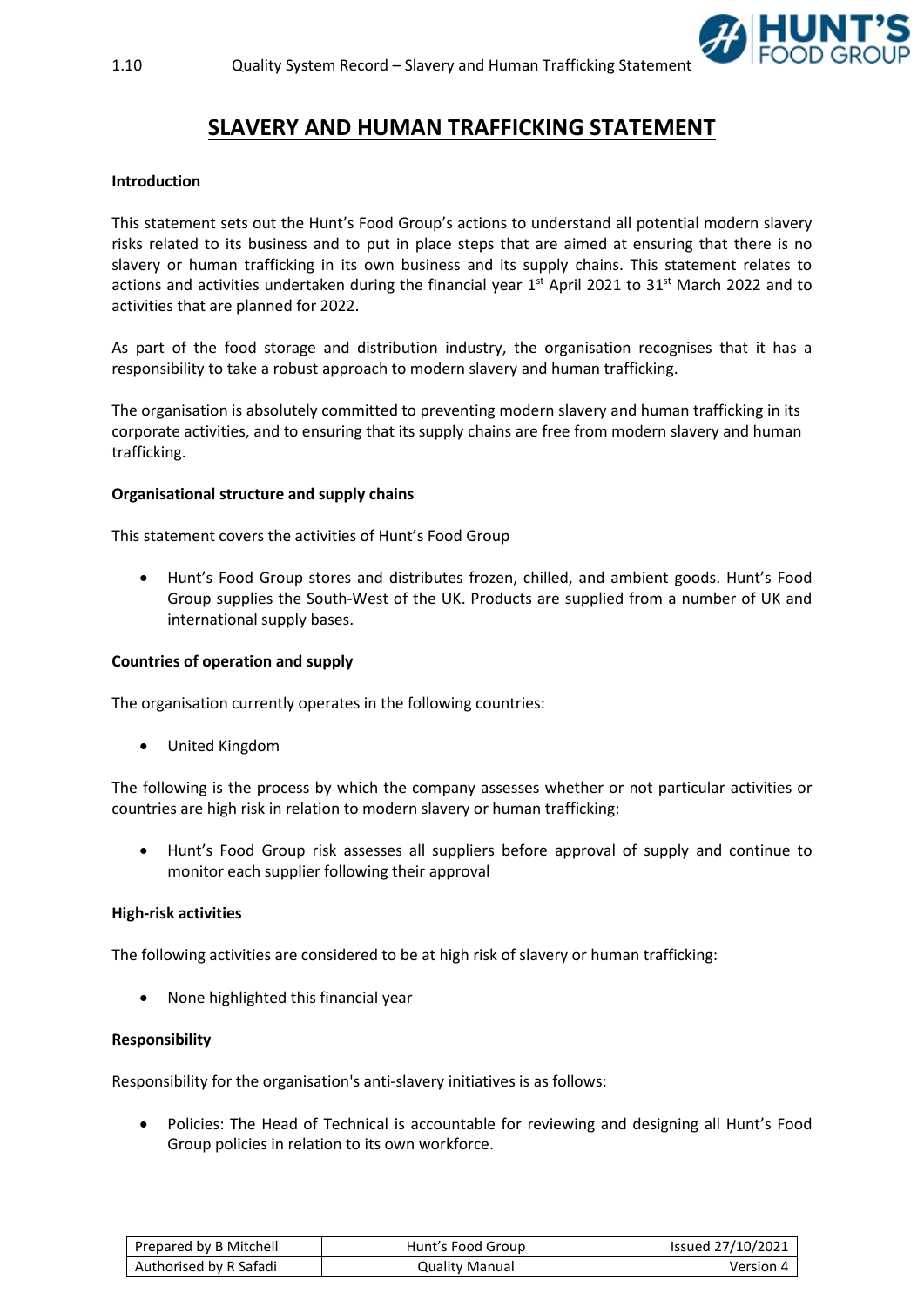

- Risk assessments: The purchasing and technical teams are accountable for the auditing of all packaging, product and ingredient suppliers to Hunt's Food Group.
- Investigations/due diligence: During the financial year 19/20 there were no known breaches or suspected instances of slavery and human trafficking.
- Training: The Head of Technical is accountable for ensuring that Modern Slavery Awareness Training in the organisation is delivered accordingly.

## **Relevant policies**

The organisation operates the following policies that links its approach to the identification of modern slavery risks and steps to be taken to prevent slavery and human trafficking in its operations:

- Hunt's Food Group's Recruitment Policy Hunt's Food Group ensures that all new employees provide proof of their identification and right to work in the UK. This involves physical checks of employee's passports or birth certificates.
- Provision for Agency Workers Policy Hunt's Food Group uses only specified, reputable employment agencies to source labour and always verifies the practices of any new agency it is using before accepting workers from that agency.

## **Due diligence**

The organisation aims to undertake due diligence when considering taking on new suppliers, and to regularly review its existing suppliers.

During each financial year Hunt's Food Group will:

• Ensure supplier approval questionnaires are sent to all suppliers with reference to slavery and human trafficking

## **Performance indicators**

The organisation has reviewed its key performance indicators (KPIs) in light of the introduction of the Modern Slavery Act 2015. As a result, the organisation is:

• Requiring all staff working in HR to have completed training on modern slavery by March 2020 and refresher training as needed.

## **Training**

The organisation will require all staff working in Procurement, Technical Compliance and HR to complete training on modern slavery. This took place during 2018. New staff are trained as part of their induction.

The organisation's modern slavery training covers:

• Our business's purchasing practices, which influence supply chain conditions and which should therefore be designed to prevent purchases at unrealistically low prices, the use of labour engaged on unrealistically low wages or wages below a country's national minimum wage, or the provision of products by an unrealistic deadline;

| Prepared by B Mitchell | Hunt's Food Group | Issued 27/10/2021 |
|------------------------|-------------------|-------------------|
| Authorised by R Safadi | Quality Manual    | Version 4         |